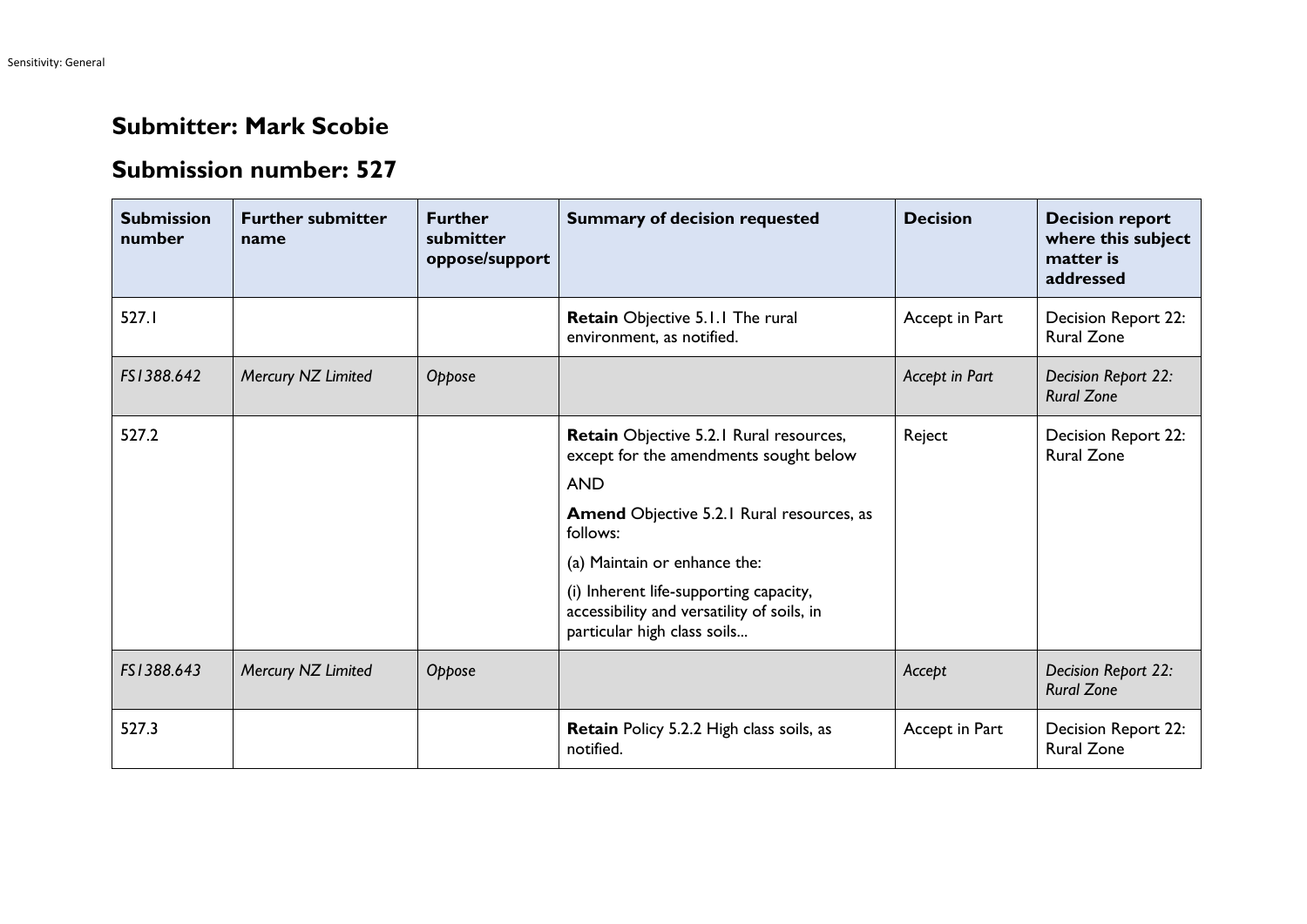| <b>Submission</b><br>number | <b>Further submitter</b><br>name | <b>Further</b><br>submitter<br>oppose/support | <b>Summary of decision requested</b>                                                                                                  | <b>Decision</b> | <b>Decision report</b><br>where this subject<br>matter is<br>addressed |
|-----------------------------|----------------------------------|-----------------------------------------------|---------------------------------------------------------------------------------------------------------------------------------------|-----------------|------------------------------------------------------------------------|
| 527.4                       |                                  |                                               | <b>Retain</b> Objective 5.3.1 Rural character and<br>amenity, except for the amendments sought<br>below                               | Accept in Part  | <b>Decision Report 22:</b><br><b>Rural Zone</b>                        |
|                             |                                  |                                               | <b>AND</b>                                                                                                                            |                 |                                                                        |
|                             |                                  |                                               | <b>Amend</b> Objective 5.3.1(a) Rural character<br>and amenity, as follows:                                                           |                 |                                                                        |
|                             |                                  |                                               | Rural character and amenity are maintained<br>while recognising the localised character of<br>different parts of the District.        |                 |                                                                        |
| 527.5                       |                                  |                                               | <b>Retain</b> Rule 22.4.1.2(a)(i), (ii) and (iii)<br>General Subdivision, as notified.                                                | Accept in Part  | <b>Decision Report 22:</b><br><b>Rural Zone</b>                        |
| FS1388.644                  | Mercury NZ Limited               | Oppose                                        |                                                                                                                                       | Accept in Part  | Decision Report 22:<br><b>Rural Zone</b>                               |
| 527.6                       |                                  |                                               | Retain Rule 22.4.1.2 General subdivision<br>except for the amendments sought below                                                    | Reject          | Decision Report 22:<br><b>Rural Zone</b>                               |
|                             |                                  |                                               | <b>AND</b>                                                                                                                            |                 |                                                                        |
|                             |                                  |                                               | Add a new discretionary activity to Rule<br>22.4.1.2 General subdivision, as follows:                                                 |                 |                                                                        |
|                             |                                  |                                               | D <sub>1</sub>                                                                                                                        |                 |                                                                        |
|                             |                                  |                                               | (a) General subdivision around an existing<br>dwelling and associated curtilage that does<br>not comply with Rule 22.4.1.2. (iv) RD1. |                 |                                                                        |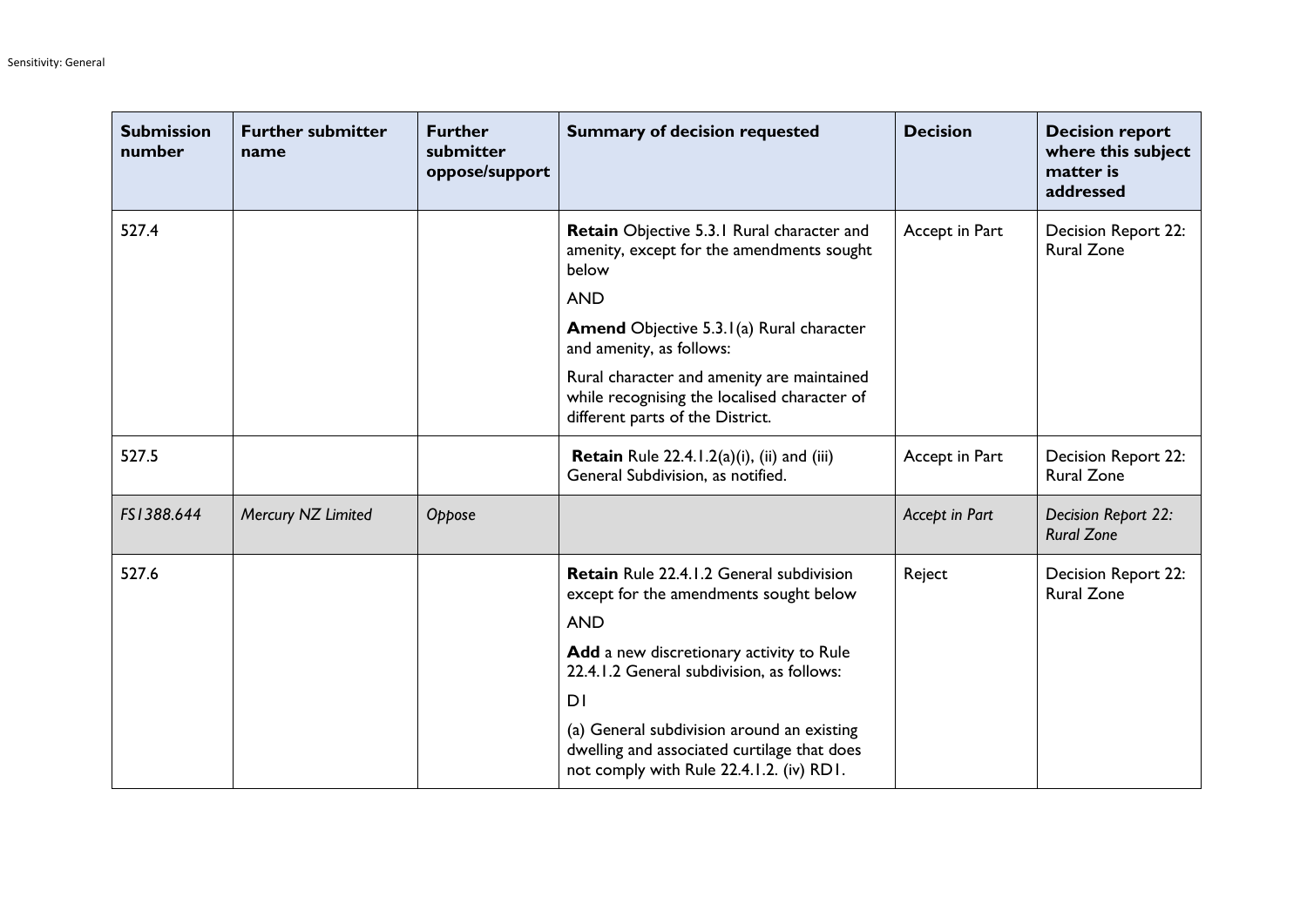| <b>Submission</b><br>number | <b>Further submitter</b><br>name | <b>Further</b><br>submitter<br>oppose/support | <b>Summary of decision requested</b>                                                                                                                                                                                              | <b>Decision</b> | <b>Decision report</b><br>where this subject<br>matter is<br>addressed |
|-----------------------------|----------------------------------|-----------------------------------------------|-----------------------------------------------------------------------------------------------------------------------------------------------------------------------------------------------------------------------------------|-----------------|------------------------------------------------------------------------|
|                             |                                  |                                               | (b) General subdivision around established<br>rural activities that does not comply with<br>Rule 22.4.1.2. (iv) RD1.                                                                                                              |                 |                                                                        |
| FS1388.645                  | Mercury NZ Limited               | Oppose                                        |                                                                                                                                                                                                                                   | Accept          | Decision Report 22:<br><b>Rural Zone</b>                               |
| 527.7                       |                                  |                                               | Delete Rule 22.4.1.2(a)(v) General<br>Subdivision (80/20 Rule);<br><b>AND</b><br>Add new matters of discretion to rule<br>22.4.1.2(b) as follows: (vi) Effects on rural<br>productivity and fragmentation of high class<br>soils. | Accept in Part  | <b>Decision Report 22:</b><br><b>Rural Zone</b>                        |
| FS1388.646                  | Mercury NZ Limited               | Oppose                                        |                                                                                                                                                                                                                                   | Accept in Part  | Decision Report 22:<br><b>Rural Zone</b>                               |
| 527.8                       |                                  |                                               | Retain Rule 22.4.1.2(a)(iv) General<br>subdivision.                                                                                                                                                                               | Accept in Part  | Decision Report 22:<br><b>Rural Zone</b>                               |
| FS1388.647                  | Mercury NZ Limited               | Oppose                                        |                                                                                                                                                                                                                                   | Accept in Part  | Decision Report 22:<br><b>Rural Zone</b>                               |
| 527.9                       |                                  |                                               | Retain Policy 5.3.8 Effects on rural character<br>and amenity from rural subdivision, except<br>for the amendments sought below<br><b>AND</b>                                                                                     | Accept in Part  | Decision Report 22:<br><b>Rural Zone</b>                               |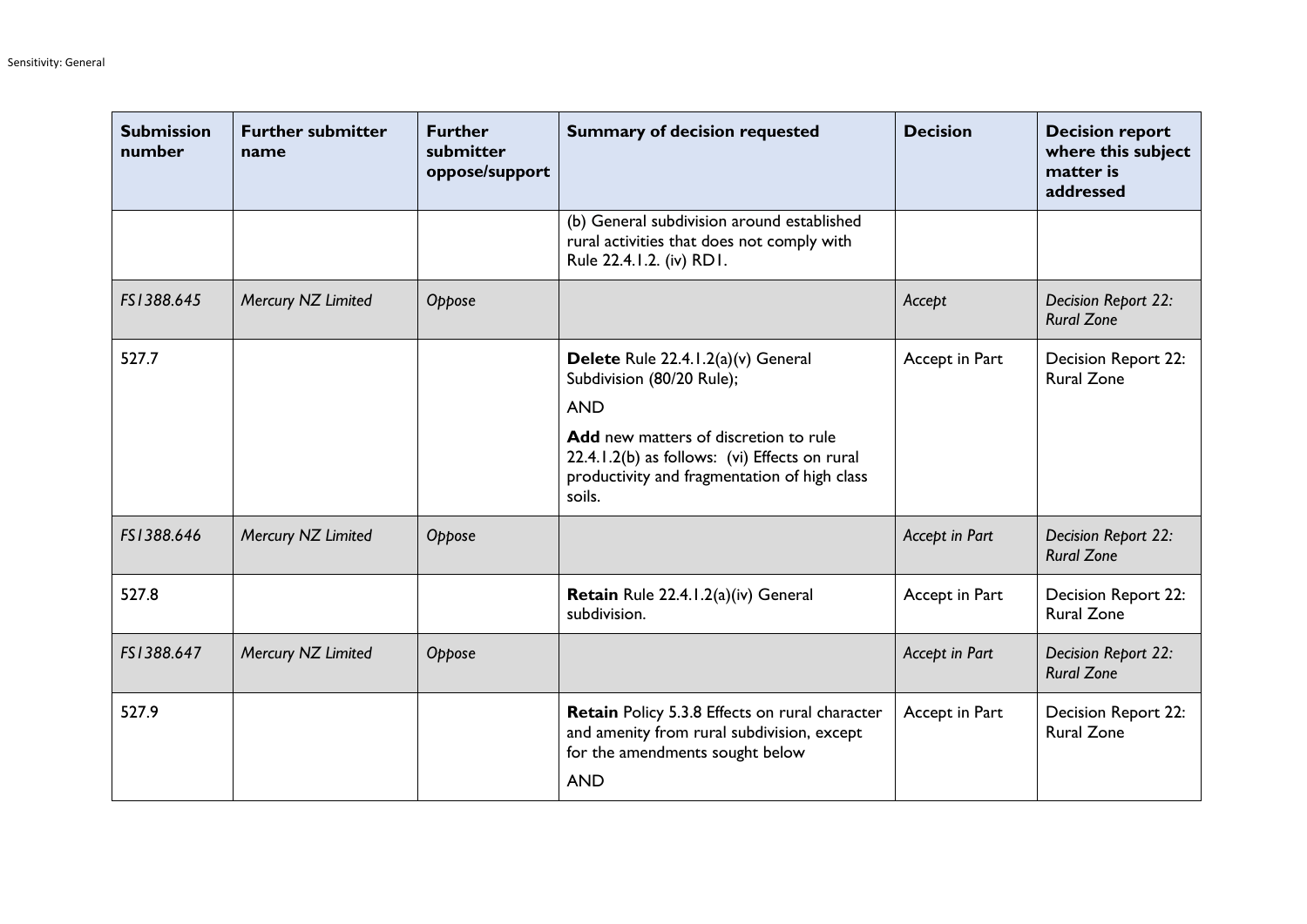| <b>Submission</b><br>number | <b>Further submitter</b><br>name | <b>Further</b><br>submitter<br>oppose/support | <b>Summary of decision requested</b>                                                                                                                                | <b>Decision</b> | <b>Decision report</b><br>where this subject<br>matter is<br>addressed |
|-----------------------------|----------------------------------|-----------------------------------------------|---------------------------------------------------------------------------------------------------------------------------------------------------------------------|-----------------|------------------------------------------------------------------------|
|                             |                                  |                                               | Amend Policy 5.3.8 Effects on rural<br>character and amenity from rural subdivision,<br>as follows:                                                                 |                 |                                                                        |
|                             |                                  |                                               | (b) Ensure development does not<br>compromise the predominant open space,<br>character and amenity of rural areas.<br>$\cdots$                                      |                 |                                                                        |
|                             |                                  |                                               | (d) Rural hamlet subdivision and boundary<br>relocations ensure the following:                                                                                      |                 |                                                                        |
|                             |                                  |                                               | (i) Protection of rural land for productive<br>purposes;                                                                                                            |                 |                                                                        |
|                             |                                  |                                               | (ii) Maintenance of the localised rural<br>character and amenity of the surrounding<br>rural environment;                                                           |                 |                                                                        |
|                             |                                  |                                               | (iii) Minimisation of cumulative effects.                                                                                                                           |                 |                                                                        |
|                             |                                  |                                               | (e) Subdivision, use and development<br>opportunities ensure that localised rural<br>character and amenity values are maintained.                                   |                 |                                                                        |
| 527.10                      |                                  |                                               | <b>Amend</b> the activity status for Rules 22.4.1.1<br>PR1, PR2, PR3 and PR4 Prohibited<br>subdivision, from prohibited activities to non-<br>complying activities. | Accept in Part  | <b>Decision Report 22:</b><br><b>Rural Zone</b>                        |